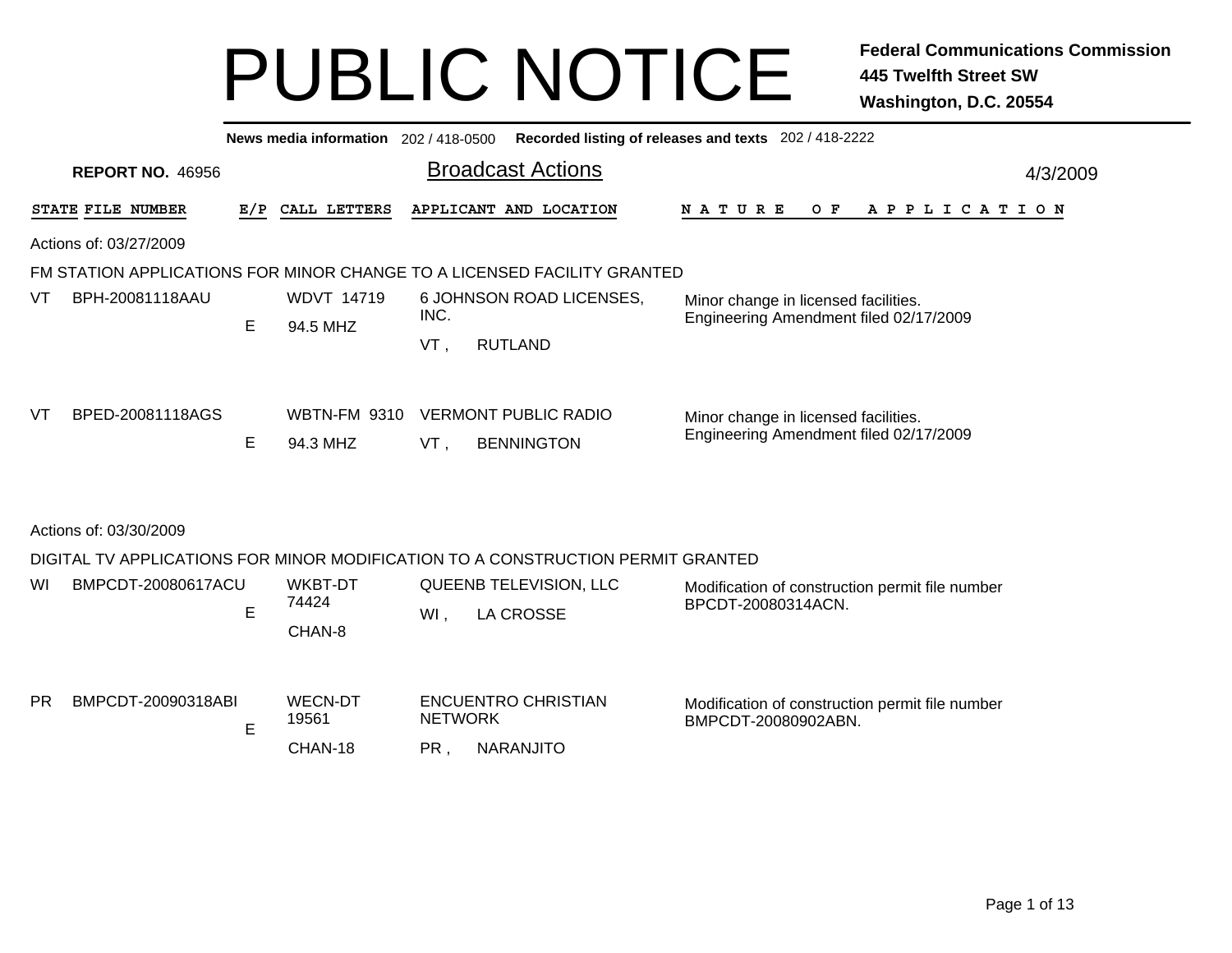|                          |                         |            |                  |                    | News media information 202 / 418-0500 Recorded listing of releases and texts 202 / 418-2222 |                                                                       |          |
|--------------------------|-------------------------|------------|------------------|--------------------|---------------------------------------------------------------------------------------------|-----------------------------------------------------------------------|----------|
|                          | <b>REPORT NO. 46956</b> |            |                  |                    | <b>Broadcast Actions</b>                                                                    |                                                                       | 4/3/2009 |
|                          | STATE FILE NUMBER       | E/P        | CALL LETTERS     |                    | APPLICANT AND LOCATION                                                                      | A P P L I C A T I O N<br>N A T U R E<br>O F                           |          |
|                          | Actions of: 03/30/2009  |            |                  |                    |                                                                                             |                                                                       |          |
|                          |                         |            |                  |                    | DIGITAL TV APPLICATIONS FOR MINOR MODIFICATION TO A CONSTRUCTION PERMIT GRANTED             |                                                                       |          |
| BMPCDT-20090323ACN<br>TN |                         |            | WRCB-DT          |                    | SARKES TARZIAN, INC.                                                                        | Modification of construction permit file number                       |          |
|                          |                         | E          | 59137            | $TN$ ,             | <b>CHATTANOOGA</b>                                                                          | BPCDT-20080618ABW.                                                    |          |
|                          |                         |            | CHAN-13          |                    |                                                                                             |                                                                       |          |
|                          |                         |            |                  |                    |                                                                                             |                                                                       |          |
| AL                       | BMPCDT-20090323ADG      |            | WMCF-DT<br>60829 |                    | <b>TRINITY CHRISTIAN CENTER OF</b><br>SANTA ANA, INC.                                       | Modification of construction permit file number<br>BPCDT-20080616ADZ. |          |
|                          |                         | E          | CHAN-46          | AL,                | <b>MONTGOMERY</b>                                                                           |                                                                       |          |
|                          |                         |            |                  |                    |                                                                                             |                                                                       |          |
| AR                       | BMPEDT-20090324ACT      |            | KETZ-DT 92872    |                    | ARKANSAS EDUCATIONAL                                                                        | Modification of construction permit file number                       |          |
|                          |                         | E          | CHAN-10          |                    | <b>TELEVISION COMMISSION</b>                                                                | BMPEDT-20080620AIC.                                                   |          |
|                          |                         |            |                  | $AR$ ,             | EL DORADO                                                                                   |                                                                       |          |
|                          |                         |            |                  |                    |                                                                                             |                                                                       |          |
| <b>NY</b>                | BMPCDT-20090327AEF      |            | <b>WFBT-DT</b>   |                    | WILLIAM H. WALKER III                                                                       | Modification of construction permit file number                       |          |
|                          |                         | 72623<br>E |                  | <b>BATH</b><br>NY, |                                                                                             | BPCDT-20080319ADH.                                                    |          |
|                          |                         |            | CHAN-14          |                    |                                                                                             |                                                                       |          |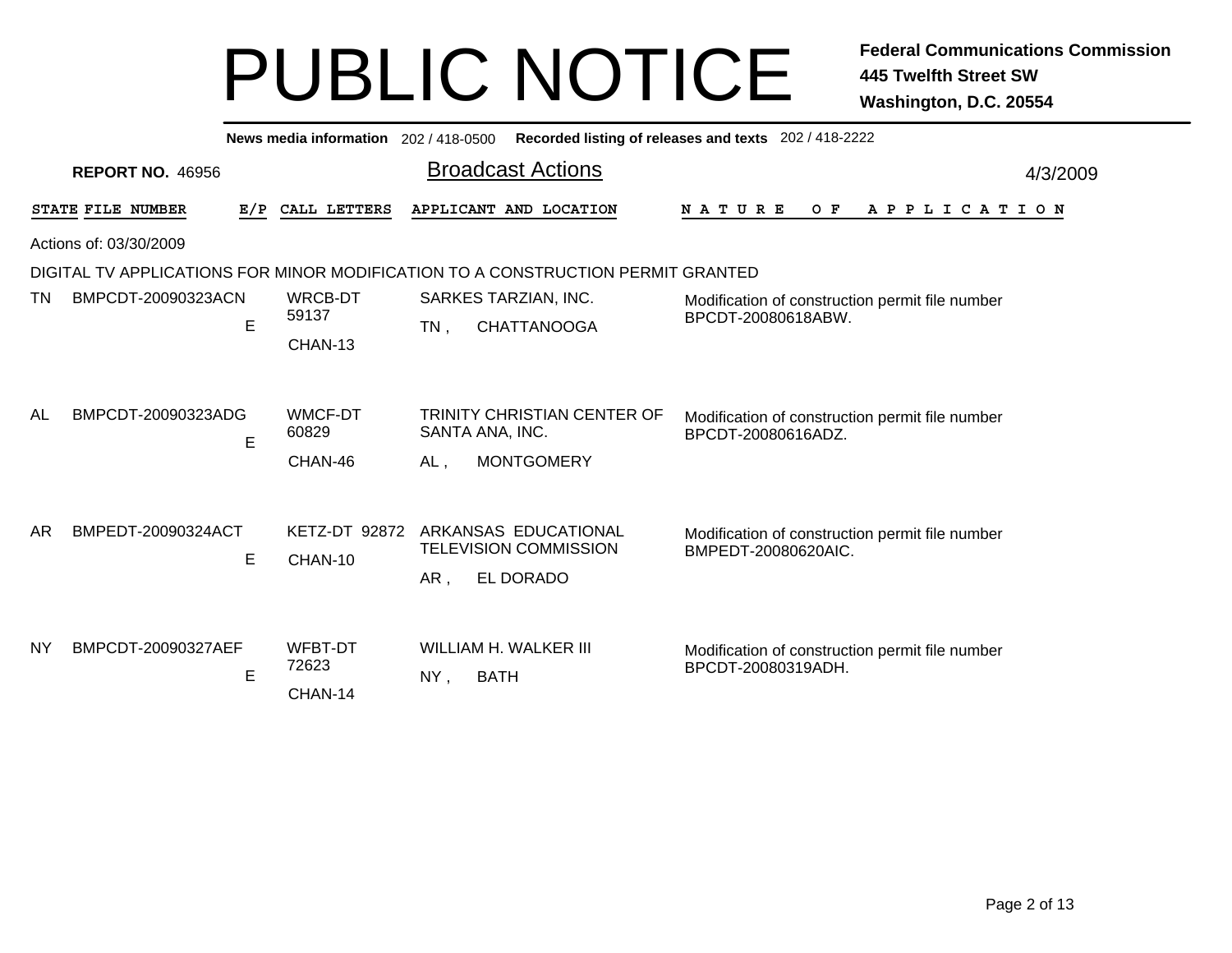|    |                                                                         |     | News media information 202 / 418-0500 |        |                    | Recorded listing of releases and texts 202 / 418-2222 |                                        |                                                                                |  |  |     |  |                       |  |  |          |
|----|-------------------------------------------------------------------------|-----|---------------------------------------|--------|--------------------|-------------------------------------------------------|----------------------------------------|--------------------------------------------------------------------------------|--|--|-----|--|-----------------------|--|--|----------|
|    | <b>REPORT NO. 46956</b>                                                 |     |                                       |        |                    | <b>Broadcast Actions</b>                              |                                        |                                                                                |  |  |     |  |                       |  |  | 4/3/2009 |
|    | STATE FILE NUMBER                                                       | E/P | CALL LETTERS                          |        |                    | APPLICANT AND LOCATION                                |                                        | <b>NATURE</b>                                                                  |  |  | O F |  | A P P L I C A T I O N |  |  |          |
|    | Actions of: 03/30/2009                                                  |     |                                       |        |                    |                                                       |                                        |                                                                                |  |  |     |  |                       |  |  |          |
|    | FM STATION APPLICATIONS FOR MINOR CHANGE TO A LICENSED FACILITY GRANTED |     |                                       |        |                    |                                                       |                                        |                                                                                |  |  |     |  |                       |  |  |          |
| AR | BPH-20070726ADN                                                         | E   | KIYS 51855<br>101.9 MHZ               |        | <b>PARTNERSHIP</b> | <b>CAPSTAR TX LIMITED</b>                             |                                        | Minor change in licensed facilities.<br>Engineering Amendment filed 01/16/2008 |  |  |     |  |                       |  |  |          |
|    |                                                                         |     |                                       | AR,    |                    | <b>CRAWFORDSVILLE</b>                                 | Engineering Amendment filed 03/25/2009 |                                                                                |  |  |     |  |                       |  |  |          |
| ΝY | BPH-20080519ADH                                                         | E   | <b>WLPW 54653</b><br>105.5 MHZ        | $NY$ , |                    | RADIO LAKE PLACID, INC.<br><b>LAKE PLACID</b>         |                                        | Minor change in licensed facilities.<br>Engineering Amendment filed 05/30/2008 |  |  |     |  |                       |  |  |          |
| AR | BPH-20090325AEE                                                         | E   | <b>KRLW-FM</b><br>70465<br>101.7 MHZ  | AR,    |                    | COMBINED MEDIA GROUP, INC.<br><b>WALNUT RIDGE</b>     |                                        | Minor change in licensed facilities.                                           |  |  |     |  |                       |  |  |          |

#### DIGITAL TRANSLATOR OR DIGITAL LPTV APPLICATIONS FOR TRANSFER OF CONTROL GRANTED

| UT | BTCDTT-20090320AAP | K18DL-D 36605 LARRY H. MILLER |    |                               | Involuntary Transfer of Control                           |
|----|--------------------|-------------------------------|----|-------------------------------|-----------------------------------------------------------|
|    |                    | CHAN-18                       | UT | COMMUNICATIONS CORP.<br>LOGAN | From: LAWRENCE H. MILLER, DECEASED<br>To: KAREN G. MILLER |
|    |                    |                               |    |                               | Form 316                                                  |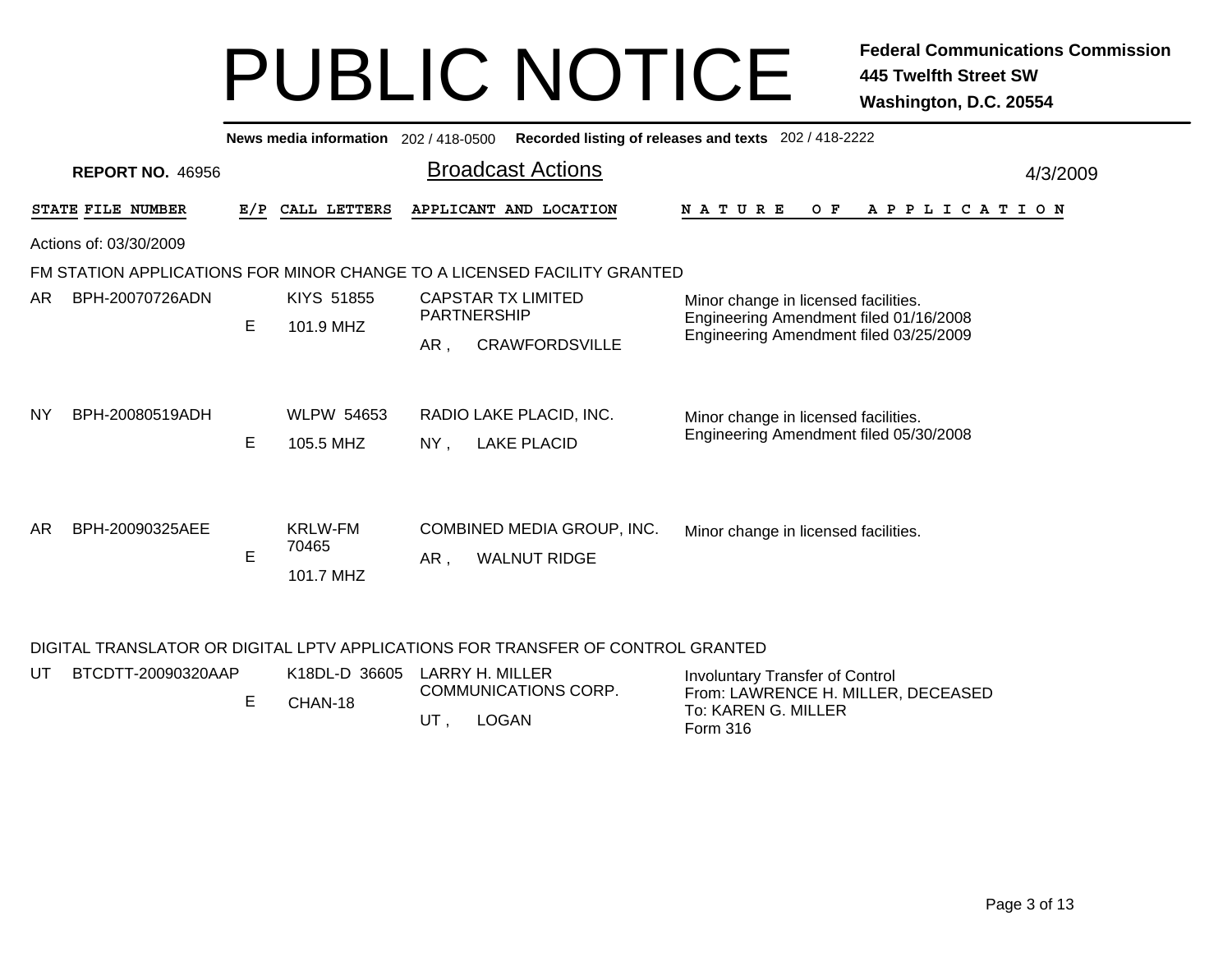**News media information** 202 / 418-0500**Recorded listing of releases and texts** 202 / 418-2222

| <b>REPORT NO. 46956</b>                                 |   |                          | <b>Broadcast Actions</b>                                                                                                                                    |                                                                                                                 | 4/3/2009 |
|---------------------------------------------------------|---|--------------------------|-------------------------------------------------------------------------------------------------------------------------------------------------------------|-----------------------------------------------------------------------------------------------------------------|----------|
| STATE FILE NUMBER                                       |   | E/P CALL LETTERS         | APPLICANT AND LOCATION                                                                                                                                      | NATURE<br>$O$ $\bf{F}$<br>A P P L I C A T I O N                                                                 |          |
| Actions of: 03/30/2009                                  |   |                          |                                                                                                                                                             |                                                                                                                 |          |
| TELEVISION APPLICATIONS FOR TRANSFER OF CONTROL GRANTED |   |                          |                                                                                                                                                             |                                                                                                                 |          |
| BTCCT-20090320AAM<br>UT                                 | E | KJZZ-TV 36607<br>CHAN-14 | <b>LARRY H. MILLER</b><br>COMMUNICATIONS CORP.<br><b>SALT LAKE CITY</b><br>UT,                                                                              | Involuntary Transfer of Control<br>From: LAWRENCE H. MILLER, DECEASED<br>To: KAREN G. MILLER<br>Form 316        |          |
| BTCTT-20090320AAN<br>WY.                                | E | K19CP 36606<br>CHAN-19   | TV TRANSLATOR OR LPTV STATION APPLICATIONS FOR TRANSFER OF CONTROL GRANTED<br><b>LARRY H. MILLER</b><br>COMMUNICATIONS CORP.<br><b>MOUNTAIN VIEW</b><br>WY. | Involuntary Transfer of Control<br>From: LAWRENCE H. MILLER, DECEASED<br>To: KAREN G. MILLER<br>Form 316        |          |
| BTCTT-20090320AAO<br>WY.                                | E | K26DK 36601<br>CHAN-26   | LARRY H. MILLER<br><b>COMMUNICATIONS CORP.</b><br><b>ROCK SPRINGS</b><br>WY,                                                                                | <b>Involuntary Transfer of Control</b><br>From: LAWRENCE H. MILLER, DECEASED<br>To: KAREN G. MILLER<br>Form 316 |          |
| BTCTT-20090320AAQ<br>UT                                 | Е | K15DI 36603<br>CHAN-15   | LARRY H. MILLER<br><b>COMMUNICATIONS CORP.</b><br><b>VERNAL</b><br>UT,                                                                                      | Involuntary Transfer of Control<br>From: LAWRENCE H. MILLER, DECEASED<br>To: KAREN G. MILLER<br>Form 316        |          |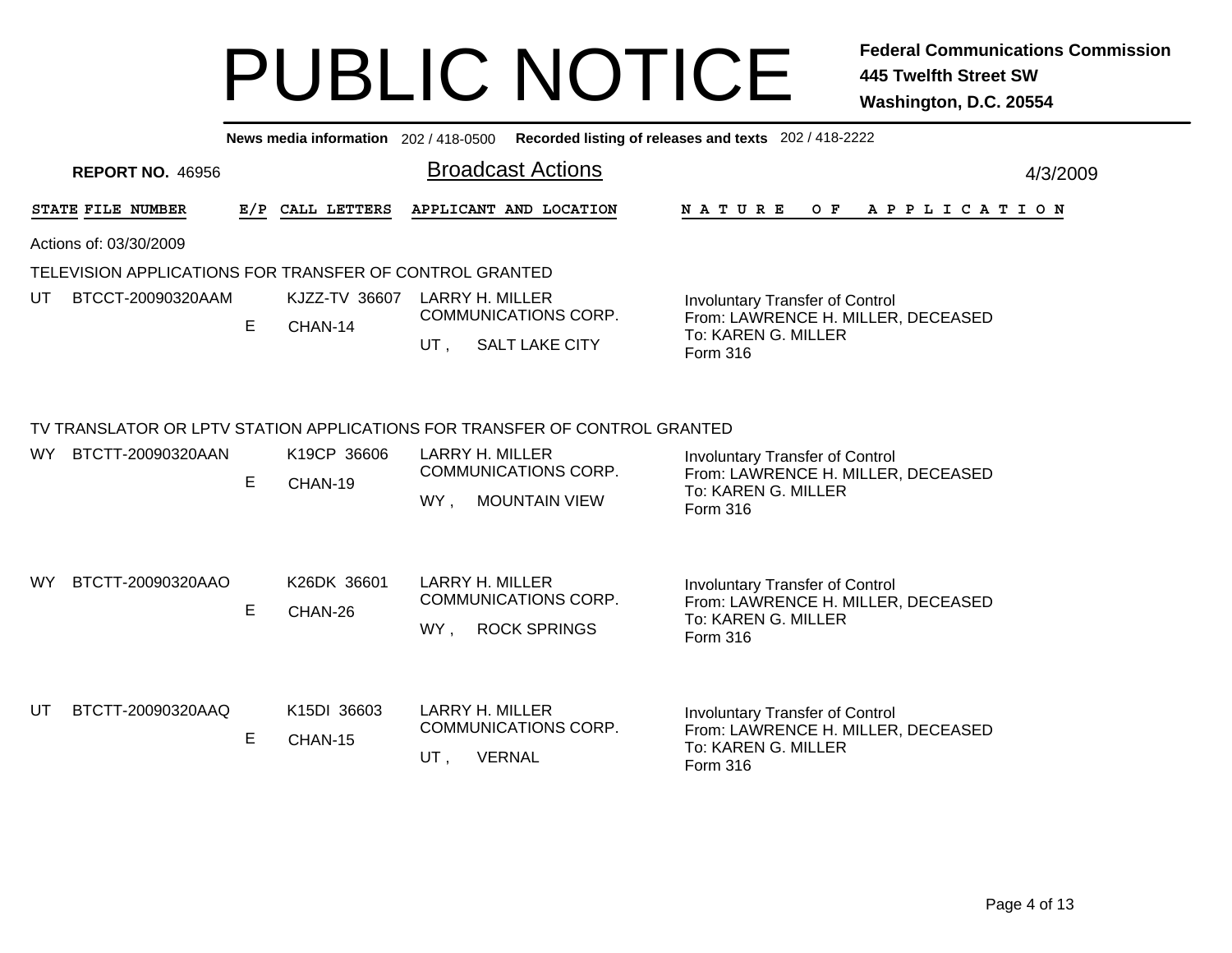|     |                         |   |                        | News media information 202 / 418-0500 Recorded listing of releases and texts 202 / 418-2222 |                                                                                                                 |          |
|-----|-------------------------|---|------------------------|---------------------------------------------------------------------------------------------|-----------------------------------------------------------------------------------------------------------------|----------|
|     | <b>REPORT NO. 46956</b> |   |                        | <b>Broadcast Actions</b>                                                                    |                                                                                                                 | 4/3/2009 |
|     | STATE FILE NUMBER       |   | E/P CALL LETTERS       | APPLICANT AND LOCATION                                                                      | <b>NATURE</b><br>O F<br>A P P L I C A T I O N                                                                   |          |
|     | Actions of: 03/30/2009  |   |                        |                                                                                             |                                                                                                                 |          |
|     |                         |   |                        | TV TRANSLATOR OR LPTV STATION APPLICATIONS FOR TRANSFER OF CONTROL GRANTED                  |                                                                                                                 |          |
| UT. | BTCTT-20090320AAR       | E | K38GO 36599<br>CHAN-38 | LARRY H. MILLER<br><b>COMMUNICATIONS CORP.</b><br><b>ROOSEVELT</b><br>UT,                   | <b>Involuntary Transfer of Control</b><br>From: LAWRENCE H. MILLER, DECEASED<br>To: KAREN G. MILLER<br>Form 316 |          |
| UT  | BTCTT-20090320AAS       | E | K21DY 36602<br>CHAN-21 | LARRY H. MILLER<br><b>COMMUNICATIONS CORP.</b><br><b>HEBER CITY</b><br>UT,                  | <b>Involuntary Transfer of Control</b><br>From: LAWRENCE H. MILLER, DECEASED<br>To: KAREN G. MILLER<br>Form 316 |          |
| UT  | BTCTT-20090320AAT       | E | K21EZ 36610<br>CHAN-21 | LARRY H. MILLER<br><b>COMMUNICATIONS CORP</b><br><b>PRICE</b><br>UT,                        | <b>Involuntary Transfer of Control</b><br>From: LAWRENCE H. MILLER, DECEASED<br>To: KAREN G. MILLER<br>Form 316 |          |
| UT  | BTCTT-20090320AAU       | E | K44EL 36609<br>CHAN-44 | LARRY H. MILLER<br>COMMUNICATIONS CORP.<br><b>OURAY</b><br>UT,                              | <b>Involuntary Transfer of Control</b><br>From: LAWRENCE H. MILLER, DECEASED<br>To: KAREN G. MILLER<br>Form 316 |          |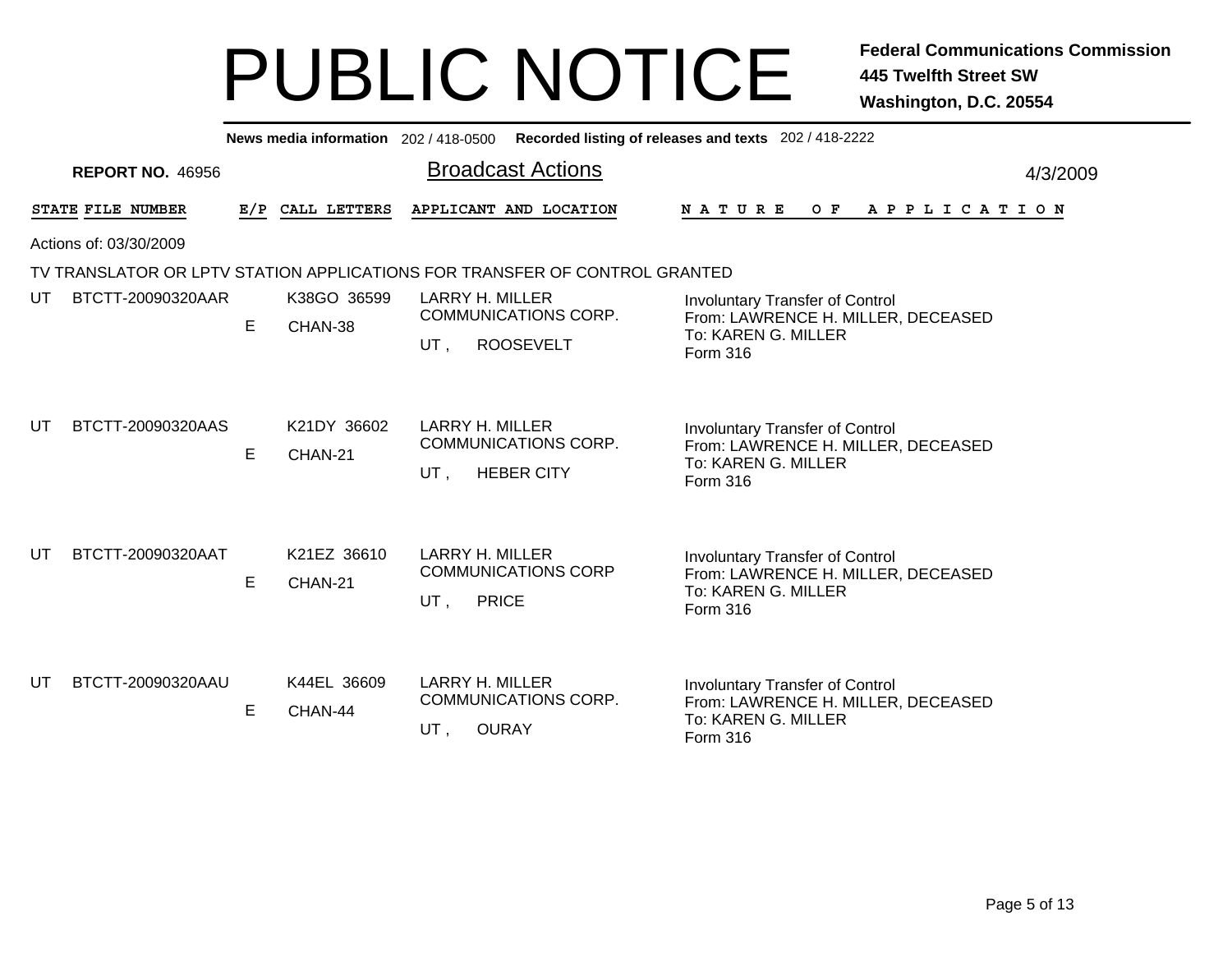|     |                                                           |   |                        |                        |                                                                            | News media information 202 / 418-0500 Recorded listing of releases and texts 202 / 418-2222                                                                                    |          |
|-----|-----------------------------------------------------------|---|------------------------|------------------------|----------------------------------------------------------------------------|--------------------------------------------------------------------------------------------------------------------------------------------------------------------------------|----------|
|     | <b>REPORT NO. 46956</b>                                   |   |                        |                        | <b>Broadcast Actions</b>                                                   |                                                                                                                                                                                | 4/3/2009 |
|     | STATE FILE NUMBER                                         |   | E/P CALL LETTERS       |                        | APPLICANT AND LOCATION                                                     | $O$ $F$<br><b>NATURE</b><br>A P P L I C A T I O N                                                                                                                              |          |
|     | Actions of: 03/30/2009                                    |   |                        |                        |                                                                            |                                                                                                                                                                                |          |
|     |                                                           |   |                        |                        | TV TRANSLATOR OR LPTV STATION APPLICATIONS FOR TRANSFER OF CONTROL GRANTED |                                                                                                                                                                                |          |
| UT  | BTCTT-20090320AAV                                         | E | K32EJ 36608<br>CHAN-32 | LARRY H. MILLER<br>UT, | <b>COMMUNICATIONS CORP.</b><br><b>WOODLAND</b>                             | <b>Involuntary Transfer of Control</b><br>From: LAWRENCE H. MILLER, DECEASED<br>To: KAREN G. MILLER<br>Form 316                                                                |          |
| UT  | BTCTT-20090320AAW                                         | Е | K24CY 36598<br>CHAN-24 | LARRY H. MILLER<br>UT, | COMMUNICATIONS CORP.<br>ST. GEORGE                                         | <b>Involuntary Transfer of Control</b><br>From: LAWRENCE H. MILLER, DECEASED<br>To: KAREN G. MILLER<br>Form 316                                                                |          |
|     | Actions of: 03/31/2009                                    |   |                        |                        |                                                                            |                                                                                                                                                                                |          |
|     | FM TRANSLATOR APPLICATIONS FOR LICENSE TO COVER DISMISSED |   |                        |                        |                                                                            |                                                                                                                                                                                |          |
| MD  | BLFT-20070709AAP                                          | E | W285EJ<br>154214       | MARLTON, INC.          | HOPE CHRISTIAN CHURCH OF                                                   | License to cover.                                                                                                                                                              |          |
|     |                                                           |   | 104.9 MHZ              |                        | MD, WHITE MARSH                                                            | Dismissed as moot 3/31/2009 - no letter sent                                                                                                                                   |          |
| NV. | BMPTT-20070904ABR                                         | E | K05JU 19401<br>CHAN-41 | NV,                    | ELKO TELEVISION DISTRICT<br><b>ELKO</b>                                    | TV TRANSLATOR OR LPTV STATION APPLICATIONS FOR MINOR MODIFICATION TO A CONSTRUCTION PERMIT DISMISSED<br>Modification of construction permit file number<br>BMJPTT-20000828AJR. |          |
|     |                                                           |   |                        |                        |                                                                            |                                                                                                                                                                                |          |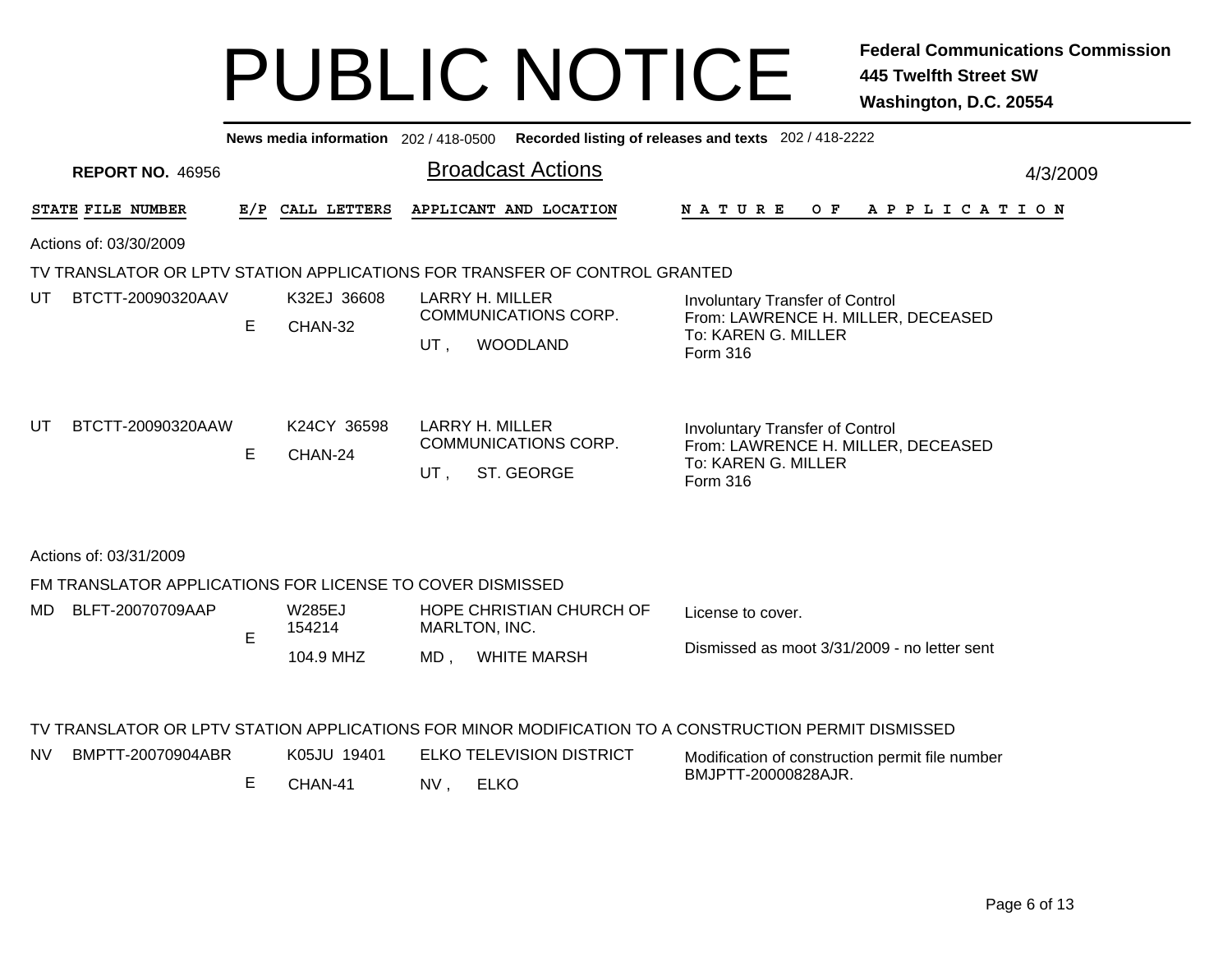**News media information** 202 / 418-0500**Recorded listing of releases and texts** 202 / 418-2222

|     | <b>REPORT NO. 46956</b>                              |   |                   | <b>Broadcast Actions</b>                                                |                                                                                | 4/3/2009 |  |
|-----|------------------------------------------------------|---|-------------------|-------------------------------------------------------------------------|--------------------------------------------------------------------------------|----------|--|
|     | STATE FILE NUMBER                                    |   | E/P CALL LETTERS  | APPLICANT AND LOCATION                                                  | N A T U R E<br>O F<br>A P P L I C A T I O N                                    |          |  |
|     | Actions of: 03/31/2009                               |   |                   |                                                                         |                                                                                |          |  |
|     |                                                      |   |                   | AM STATION APPLICATIONS FOR ASSIGNMENT OF LICENSE GRANTED               |                                                                                |          |  |
|     | WA BAL-20090211ACI                                   |   | KVAN 132714       | <b>COMPADRES, LLC</b>                                                   | Voluntary Assignment of License, as amended                                    |          |  |
|     |                                                      | Е | 1560 KHZ          | <b>BURBANK</b><br>WA,                                                   | From: COMPADRES, LLC<br>To: CENTRO FAMILIAR CRISTIANO<br>Form 314              |          |  |
|     |                                                      |   |                   | AM STATION APPLICATIONS FOR MINOR CHANGE TO A LICENSED FACILITY GRANTED |                                                                                |          |  |
| NY. | BP-20090113ABC                                       | Е | <b>WWRV 54874</b> | <b>RADIO VISION CRISTIANA</b><br>MANAGEMENT CORP.                       | Minor change in licensed facilities.<br>Engineering Amendment filed 03/16/2009 |          |  |
|     |                                                      |   | 1330 KHZ          | <b>NEW YORK</b><br>NY.                                                  | Engineering Amendment filed 03/18/2009                                         |          |  |
|     | CLASS A TV APPLICATIONS FOR LICENSE TO COVER GRANTED |   |                   |                                                                         |                                                                                |          |  |
| OR. | BLTTA-20090318AEJ                                    |   | K47GI 5011        | BETTER LIFE TELEVISION                                                  | License to cover construction permit no: BPTTA-20081120AFP,                    |          |  |
|     |                                                      | Е | CHAN-47           | <b>GRANTS PASS</b><br>OR,                                               | callsign K47GI.                                                                |          |  |
|     | DIGITAL TV APPLICATIONS FOR CP EXTENSION GRANTED     |   |                   |                                                                         |                                                                                |          |  |
|     | PA BEPEDT-20090319AEB                                |   | W25AQ-DT          | <b>NORTHEASTERN</b>                                                     | Extension of time to complete construction authorized pursuant                 |          |  |

, TOWANDA

PENNSYLVANIA EDUCATIONAL TELEVISION ASSOCIATION

PA,

CHAN-25

49431

E

to a permit for a new DTV station: BDFCDTT-20060320ADX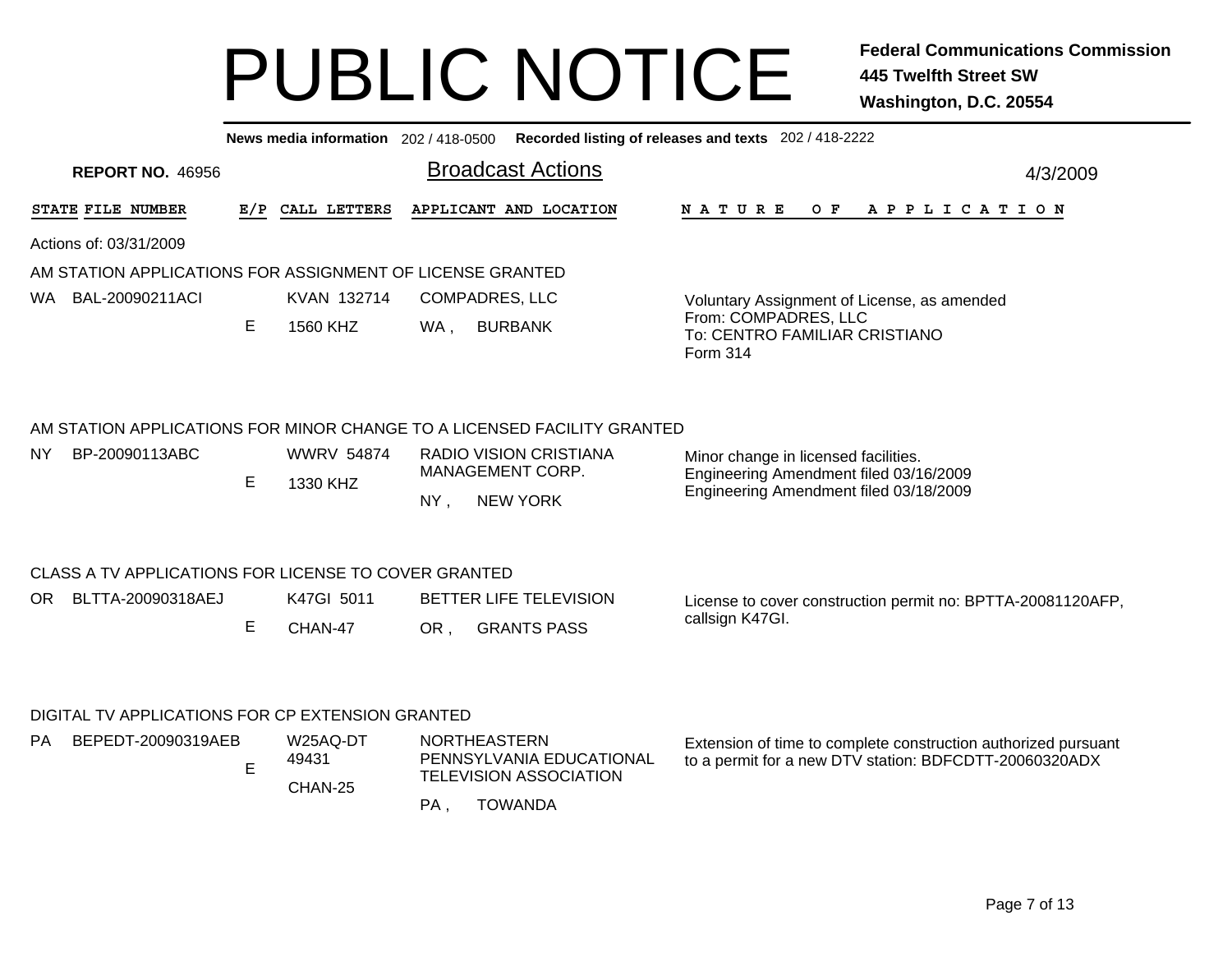| News media information $202/418-0500$                          |                                                      | Recorded listing of releases and texts 202 / 418-2222                                                                    |  |  |  |  |  |  |
|----------------------------------------------------------------|------------------------------------------------------|--------------------------------------------------------------------------------------------------------------------------|--|--|--|--|--|--|
| <b>REPORT NO. 46956</b>                                        | <b>Broadcast Actions</b>                             | 4/3/2009                                                                                                                 |  |  |  |  |  |  |
| STATE FILE NUMBER<br>CALL LETTERS<br>E/P                       | APPLICANT AND LOCATION                               | <b>NATURE</b><br>$O$ $F$<br>APPLICATION                                                                                  |  |  |  |  |  |  |
| Actions of: 03/31/2009                                         |                                                      |                                                                                                                          |  |  |  |  |  |  |
| DIGITAL TV APPLICATIONS FOR CP EXTENSION GRANTED               |                                                      |                                                                                                                          |  |  |  |  |  |  |
| BEPCDT-20090320AFP<br>K60DQ-DT<br>OR.<br>71616<br>E<br>CHAN-43 | WEST LANE TRANSLATOR, INC.<br><b>FLORENCE</b><br>OR, | Extension of time to complete construction authorized pursuant<br>to a modification of a DTV permit: BDFCDTT-20090202CCR |  |  |  |  |  |  |
| BEPCDT-20090320AFS<br>K56DL 71618<br>OR.<br>Е<br>CHAN-35       | WEST LANE TRANSLATOR, INC.<br><b>FLORENCE</b><br>OR, | Extension of time to complete construction authorized pursuant<br>to a modification of a DTV permit: BDFCDTT-20090202CCW |  |  |  |  |  |  |
| BEPCDT-20090320AFU<br>K58CW-D<br>OR.<br>71619<br>E<br>CHAN-40  | WEST LANE TRANSLATOR, INC.<br>OR,<br><b>FLORENCE</b> | Extension of time to complete construction authorized pursuant<br>to a modification of a DTV permit: BDFCDTT-20090202CCX |  |  |  |  |  |  |
| FM STATION APPLICATIONS FOR ASSIGNMENT OF PERMIT GRANTED       |                                                      |                                                                                                                          |  |  |  |  |  |  |
|                                                                |                                                      |                                                                                                                          |  |  |  |  |  |  |

| MO. | BAPED-20090128AGC | <b>NEWFM</b><br>173707 | BELIEVER'S BROADCASTING<br><b>CORPORATION</b> | Voluntary Assignment of Construction Permit, as amended<br>From: BELIEVER'S BROADCASTING CORPORATION |
|-----|-------------------|------------------------|-----------------------------------------------|------------------------------------------------------------------------------------------------------|
|     |                   | 90.3 MHZ               | <b>CHILLICOTHE</b><br>MO.                     | To: LAKE AREA EDUCATIONAL BROADCASTING FOUNDATION<br>Form 314<br><b>Granted With Condition</b>       |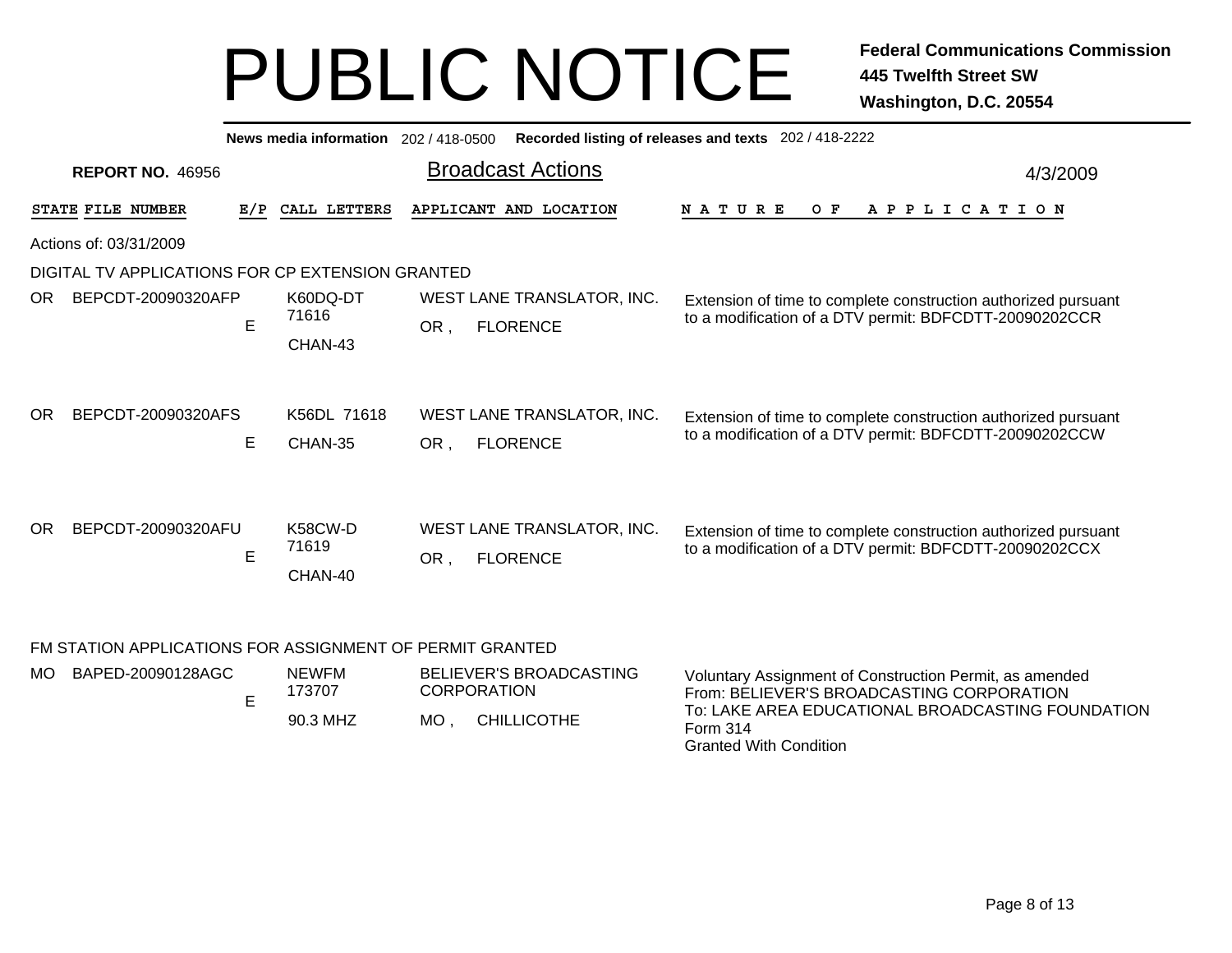|     |                         |                                                                                                                                                                                                                                                      | News media information 202/418-0500 |                                                                         | Recorded listing of releases and texts 202 / 418-2222                                                                      |          |
|-----|-------------------------|------------------------------------------------------------------------------------------------------------------------------------------------------------------------------------------------------------------------------------------------------|-------------------------------------|-------------------------------------------------------------------------|----------------------------------------------------------------------------------------------------------------------------|----------|
|     | <b>REPORT NO. 46956</b> |                                                                                                                                                                                                                                                      |                                     | <b>Broadcast Actions</b>                                                |                                                                                                                            | 4/3/2009 |
|     | STATE FILE NUMBER       |                                                                                                                                                                                                                                                      | E/P CALL LETTERS                    | APPLICANT AND LOCATION                                                  | NATURE<br>O F<br>A P P L I C A T I O N                                                                                     |          |
|     | Actions of: 03/31/2009  |                                                                                                                                                                                                                                                      |                                     |                                                                         |                                                                                                                            |          |
|     |                         |                                                                                                                                                                                                                                                      |                                     |                                                                         |                                                                                                                            |          |
| AZ  | BLH-20090210ADT         | FM STATION APPLICATIONS FOR LICENSE TO COVER GRANTED<br>KZXK 166050<br>COCHISE BROADCASTING LLC<br>License to cover.<br>Е<br>97.9 MHZ<br><b>DONEY PARK</b><br>AZ,<br>FM STATION APPLICATIONS FOR MINOR MODIFICATION TO A CONSTRUCTION PERMIT GRANTED |                                     |                                                                         |                                                                                                                            |          |
|     |                         |                                                                                                                                                                                                                                                      |                                     |                                                                         | Engineering Amendment filed 03/30/2009                                                                                     |          |
|     |                         |                                                                                                                                                                                                                                                      |                                     |                                                                         |                                                                                                                            |          |
| TX  | BMPED-20090305AAV       |                                                                                                                                                                                                                                                      | KTDA 94225                          | <b>AMERICAN FAMILY</b><br><b>ASSOCIATION</b>                            | Mod of CP to chg                                                                                                           |          |
|     |                         | E                                                                                                                                                                                                                                                    | 91.7 MHZ                            |                                                                         |                                                                                                                            |          |
|     |                         |                                                                                                                                                                                                                                                      |                                     | $TX$ ,<br><b>DALHART</b>                                                |                                                                                                                            |          |
|     |                         |                                                                                                                                                                                                                                                      |                                     | FM STATION APPLICATIONS FOR MINOR CHANGE TO A LICENSED FACILITY GRANTED |                                                                                                                            |          |
| GA. | BPH-20080118AAC         |                                                                                                                                                                                                                                                      | <b>WNGC 60810</b>                   | COX RADIO, INC.                                                         | Minor change in licensed facilities.                                                                                       |          |
|     |                         | Е                                                                                                                                                                                                                                                    | 106.1 MHZ                           | <b>ARCADE</b><br>GA,                                                    | Engineering Amendment filed 09/11/2008<br>Engineering Amendment filed 10/27/2008<br>Engineering Amendment filed 03/12/2009 |          |
| VT  | BPH-20080605ABU         | <b>WCVT 58564</b><br>Е                                                                                                                                                                                                                               |                                     | RADIO VERMONT CLASSICS,<br>L.L.C.                                       | Minor change in licensed facilities.                                                                                       |          |
|     |                         |                                                                                                                                                                                                                                                      | 101.7 MHZ                           | VT,<br><b>STOWE</b>                                                     |                                                                                                                            |          |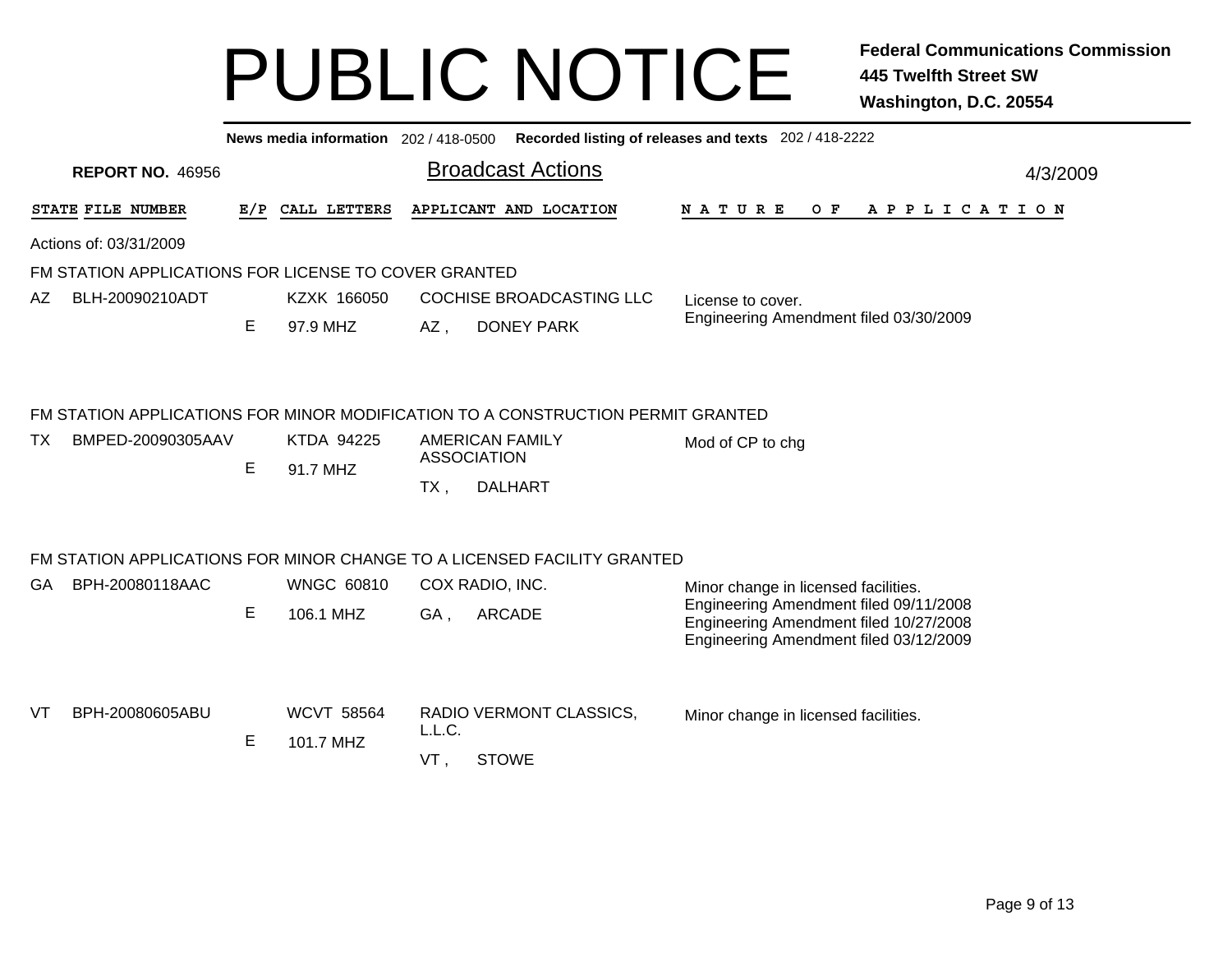|     |                                                                            |     | News media information 202/418-0500 |                                                              | Recorded listing of releases and texts 202 / 418-2222                                           |  |  |  |  |  |
|-----|----------------------------------------------------------------------------|-----|-------------------------------------|--------------------------------------------------------------|-------------------------------------------------------------------------------------------------|--|--|--|--|--|
|     | <b>REPORT NO. 46956</b>                                                    |     |                                     | <b>Broadcast Actions</b>                                     | 4/3/2009                                                                                        |  |  |  |  |  |
|     | STATE FILE NUMBER                                                          | E/P | CALL LETTERS                        | APPLICANT AND LOCATION                                       | $O$ $F$<br><b>NATURE</b><br>A P P L I C A T I O N                                               |  |  |  |  |  |
|     | Actions of: 03/31/2009                                                     |     |                                     |                                                              |                                                                                                 |  |  |  |  |  |
|     | FM STATION APPLICATIONS FOR MINOR CHANGE TO A LICENSED FACILITY GRANTED    |     |                                     |                                                              |                                                                                                 |  |  |  |  |  |
| GA. | BPH-20080619AJQ                                                            |     | <b>WXKT 3078</b>                    | COX RADIO, INC.                                              | Minor change in licensed facilities.                                                            |  |  |  |  |  |
|     |                                                                            | Е   | 103.7 MHZ                           | <b>ROYSTON</b><br>GA,                                        | Engineering Amendment filed 09/11/2008                                                          |  |  |  |  |  |
| WI  | BPH-20090122ABE                                                            | Е   | <b>WLJY 60004</b><br>96.7 MHZ       | NRG LICENSE SUB, LLC<br><b>WHITING</b><br>WI,                | Minor change in licensed facilities.                                                            |  |  |  |  |  |
|     |                                                                            |     |                                     | FM TRANSLATOR APPLICATIONS FOR ASSIGNMENT OF LICENSE GRANTED |                                                                                                 |  |  |  |  |  |
| ΙA  | BALFT-20090211ADD                                                          | E   | <b>K257DU</b><br>148610             | <b>HORIZON CHRISTIAN</b><br><b>FELLOWSHIP</b>                | Voluntary Assignment of License, as amended<br>From: HORIZON CHRISTIAN FELLOWSHIP               |  |  |  |  |  |
|     |                                                                            |     | 99.3 MHZ                            | <b>CENTERVILLE</b><br>IA,                                    | To: KCOG, INC.<br>Form 345                                                                      |  |  |  |  |  |
|     | FM TRANSLATOR APPLICATIONS FOR MINOR CHANGE TO A LICENSED FACILITY GRANTED |     |                                     |                                                              |                                                                                                 |  |  |  |  |  |
| SC. | BPFT-20090325AMB                                                           | E   | <b>W261AJ</b><br>149547             | EDGEWATER BROADCASTING.<br>INC.                              | Minor change in licensed facilities, callsign W261AJ.<br>Engineering Amendment filed 03/30/2009 |  |  |  |  |  |

100.1 MHZ, CHARLESTON SC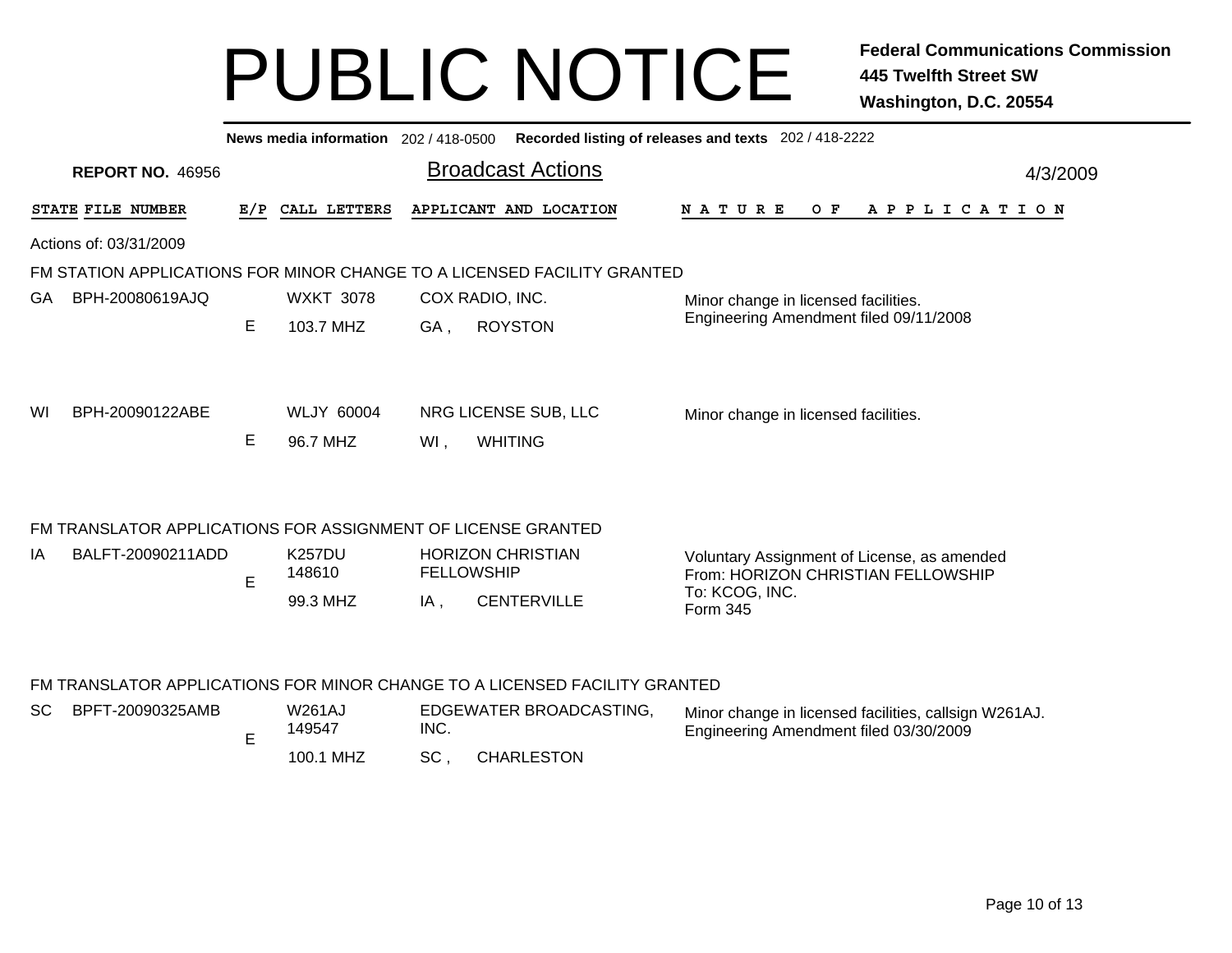| News media information 202 / 418-0500<br>Recorded listing of releases and texts 202 / 418-2222 |                         |     |                              |                                                |  |                                                                            |                                                                                                 |  |  |  |  |     |  |  |  |                       |  |  |          |  |  |  |
|------------------------------------------------------------------------------------------------|-------------------------|-----|------------------------------|------------------------------------------------|--|----------------------------------------------------------------------------|-------------------------------------------------------------------------------------------------|--|--|--|--|-----|--|--|--|-----------------------|--|--|----------|--|--|--|
|                                                                                                | <b>REPORT NO. 46956</b> |     |                              | <b>Broadcast Actions</b>                       |  |                                                                            |                                                                                                 |  |  |  |  |     |  |  |  |                       |  |  | 4/3/2009 |  |  |  |
|                                                                                                | STATE FILE NUMBER       | E/P | CALL LETTERS                 |                                                |  | APPLICANT AND LOCATION                                                     | N A T U R E                                                                                     |  |  |  |  | O F |  |  |  | A P P L I C A T I O N |  |  |          |  |  |  |
|                                                                                                | Actions of: 03/31/2009  |     |                              |                                                |  |                                                                            |                                                                                                 |  |  |  |  |     |  |  |  |                       |  |  |          |  |  |  |
|                                                                                                |                         |     |                              |                                                |  | FM TRANSLATOR APPLICATIONS FOR MINOR CHANGE TO A LICENSED FACILITY GRANTED |                                                                                                 |  |  |  |  |     |  |  |  |                       |  |  |          |  |  |  |
| AL.                                                                                            | BPFT-20090326ACZ        | E   | W293BM 81373                 | <b>BHAGWAN DADLANI,</b><br><b>INDIVIDUALLY</b> |  |                                                                            | Minor change in licensed facilities, callsign W300AN.<br>Engineering Amendment filed 03/30/2009 |  |  |  |  |     |  |  |  |                       |  |  |          |  |  |  |
|                                                                                                |                         |     | 106.5 MHZ                    | AL,                                            |  | <b>MONTGOMERY</b>                                                          |                                                                                                 |  |  |  |  |     |  |  |  |                       |  |  |          |  |  |  |
| GA                                                                                             | BPFT-20090330AFU        | E   | W241BG<br>146648<br>96.1 MHZ | <b>LLC</b><br>GA,                              |  | SMALLTOWN BROADCASTING,<br><b>CAMILLA</b>                                  | Minor change in licensed facilities, callsign W241BG.                                           |  |  |  |  |     |  |  |  |                       |  |  |          |  |  |  |
| <b>SC</b>                                                                                      | BPFT-20090330AIL        | Е   | W216BJ 91735<br>91.1 MHZ     | SC,                                            |  | RADIO TRAINING NETWORK, INC.<br><b>WANDO</b>                               | Minor change in licensed facilities, callsign W216BJ.                                           |  |  |  |  |     |  |  |  |                       |  |  |          |  |  |  |

#### DIGITAL TRANSLATOR OR DIGITAL LPTV APPLICATIONS FOR DIGITAL COMPANION CHANNEL GRANTED

| BDCCDTL-20081215AAX | KACX-LD   | ALLEN. MARK C | Digital Companion Channel Construction Permit request |  |  |  |  |  |
|---------------------|-----------|---------------|-------------------------------------------------------|--|--|--|--|--|
|                     | 167377    | RED BLUFF     | for facility id no.: 129675.                          |  |  |  |  |  |
|                     | $CHAN-15$ |               | Engineering Amendment filed 12/17/2008                |  |  |  |  |  |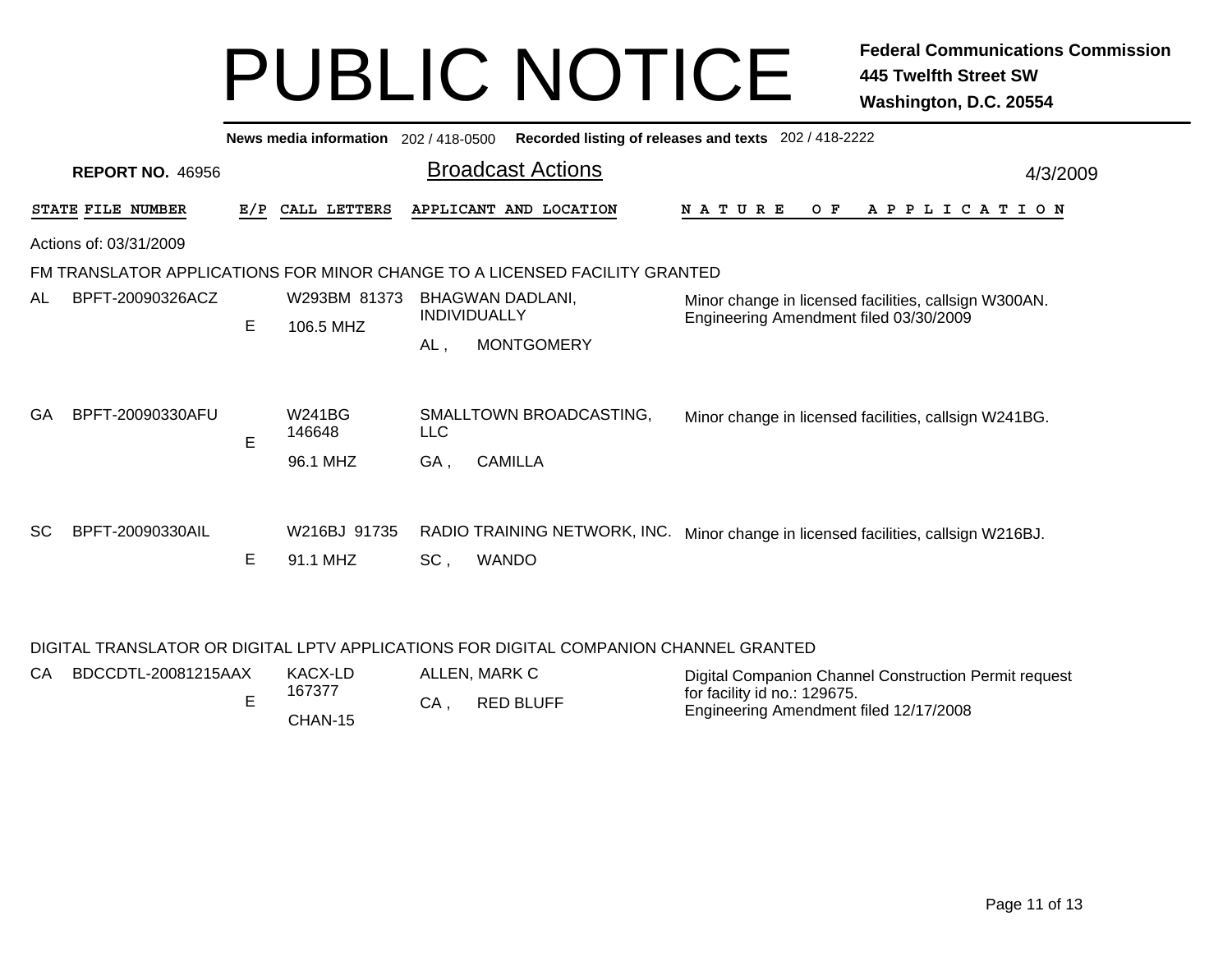| News media information 202 / 418-0500 Recorded listing of releases and texts 202 / 418-2222 |                         |     |                                     |                 |                                              |                                                                                   |          |  |  |  |  |  |
|---------------------------------------------------------------------------------------------|-------------------------|-----|-------------------------------------|-----------------|----------------------------------------------|-----------------------------------------------------------------------------------|----------|--|--|--|--|--|
|                                                                                             | <b>REPORT NO. 46956</b> |     |                                     |                 | <b>Broadcast Actions</b>                     |                                                                                   | 4/3/2009 |  |  |  |  |  |
|                                                                                             | STATE FILE NUMBER       | E/P | CALL LETTERS                        |                 | APPLICANT AND LOCATION                       | <b>NATURE</b><br>O F<br>A P P L I C A T I O N                                     |          |  |  |  |  |  |
| Actions of: 03/31/2009                                                                      |                         |     |                                     |                 |                                              |                                                                                   |          |  |  |  |  |  |
| TV TRANSLATOR OR LPTV STATION APPLICATIONS FOR LICENSE TO COVER GRANTED                     |                         |     |                                     |                 |                                              |                                                                                   |          |  |  |  |  |  |
| DE.                                                                                         | BLTTL-20090316ACF       |     | W48DP 127219                        |                 | EICB-TV EAST, LLC                            | License to cover construction permit no: BDISTTL-20081112ACE,                     |          |  |  |  |  |  |
|                                                                                             |                         | E   | CHAN-48                             | DE,             | <b>GEORGETOWN</b>                            | callsign W48DP.                                                                   |          |  |  |  |  |  |
| MD.                                                                                         | BLTTL-20090316ACG       | E   | W23DF 125165<br>CHAN-23             | MD,             | EICB-TV EAST, LLC<br><b>SALISBURY</b>        | License to cover construction permit no: BMPTTL-20080910ACB,<br>callsign W23DF.   |          |  |  |  |  |  |
| <sub>CO</sub>                                                                               | BLTTL-20090316ACH       | Е   | <b>KHGS-LP</b><br>126700<br>CHAN-39 | CO <sub>1</sub> | EICB-TV EAST, LLC<br><b>GLENWOOD SPRINGS</b> | License to cover construction permit no: BMPTTL-20080724ABX,<br>callsign KHGS-LP. |          |  |  |  |  |  |
| <b>NE</b>                                                                                   | BLTTL-20090317ADJ       | Е   | K50JI 125228<br>CHAN-50             | NE,             | EICB-TV EAST, LLC<br><b>NORTH PLATTE</b>     | License to cover construction permit no: BMPTTL-20080926AGM,<br>callsign K50JI.   |          |  |  |  |  |  |
| ME                                                                                          | BLTTL-20090317ADK       | Е   | W31CX 125302<br>CHAN-31             | ME,             | EICB-TV EAST, LLC<br><b>BANGOR</b>           | License to cover construction permit no: BMPTTL-20080730AKL,<br>callsign W31CX.   |          |  |  |  |  |  |